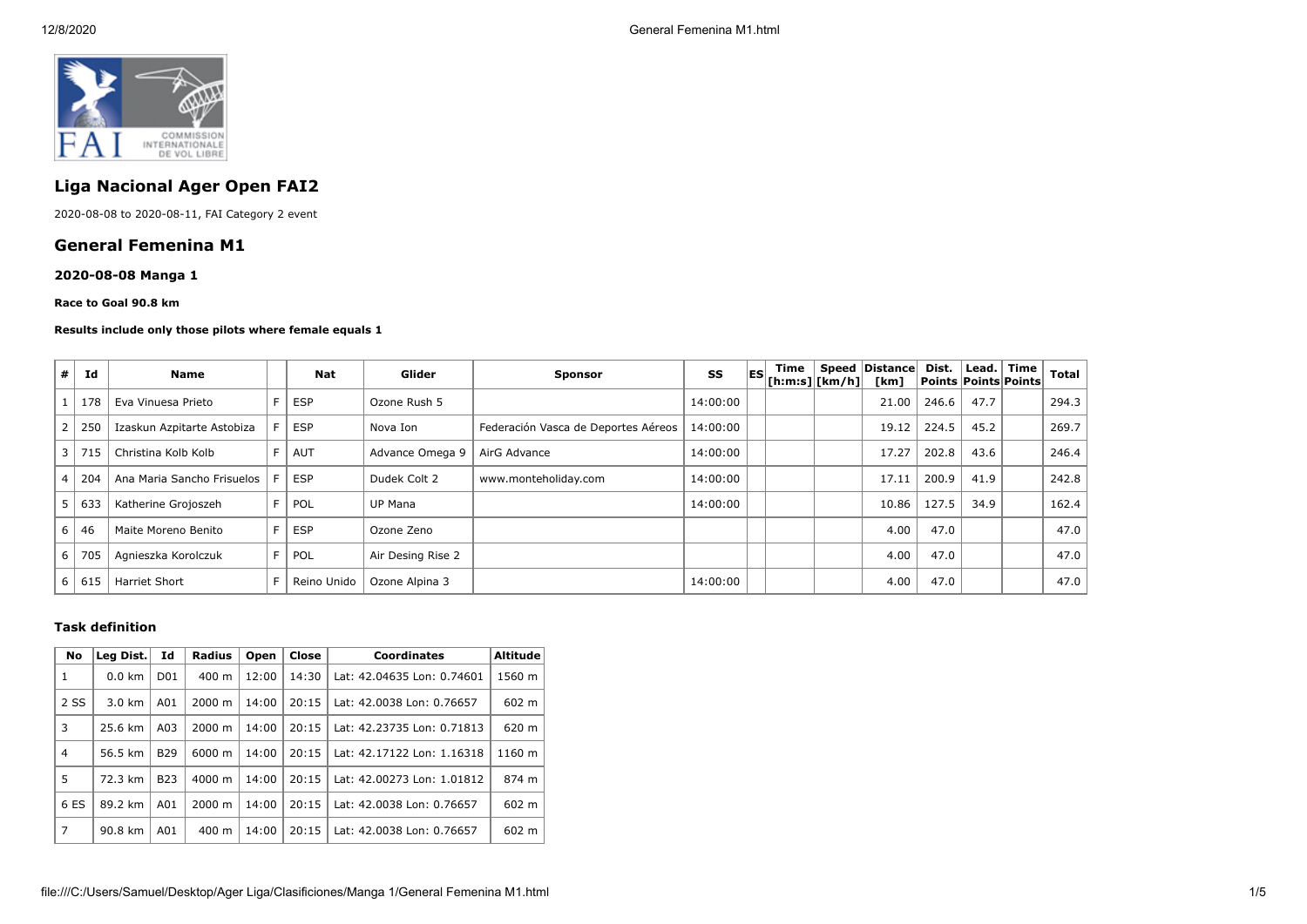## **Pilots not yet processed (NYP)**

| $ {\bf Id} $ | Name                             |
|--------------|----------------------------------|
|              | 1   Francisco Javier Reina Lagos |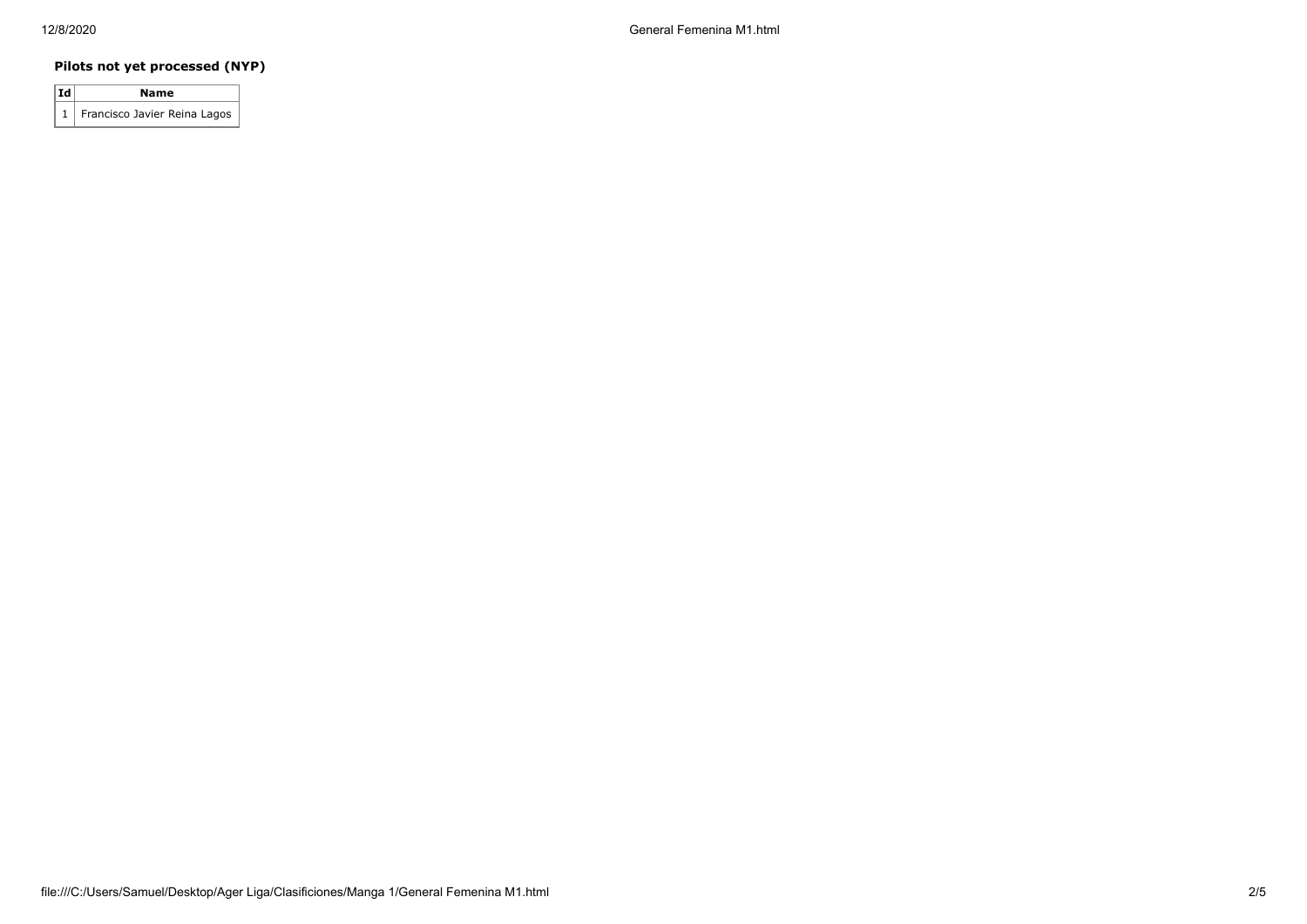### **Task statistics**

| param                           | value                     |
|---------------------------------|---------------------------|
| ss_distance                     | 86.162                    |
| task_distance                   | 90.822                    |
| launch_to_ess_distance          | 89.222                    |
| no_of_pilots_present            | 8                         |
| no_of_pilots_flying             | 8                         |
| no_of_pilots_lo                 | 8                         |
| no_of_pilots_reaching_nom_dist  | 0                         |
| no_of_pilots_reaching_es        | 0                         |
| no_of_pilots_reaching_goal      | 0                         |
| sum_flown_distance              | 93.334                    |
| best_dist                       | 20.998                    |
| best_time                       | 0                         |
| worst_time                      | 0                         |
| qnh_setting                     | 1013.25                   |
| no_of_pilots_in_competition     | 8                         |
| no_of_pilots_landed_before_stop | 0                         |
| sum_dist_over_min               | 65.347                    |
| sum_real_dist_over_min          | 65.347                    |
| sum_flown_distances             | 93.334                    |
| best_real_dist                  | 20.998                    |
| last_start_time                 | 2020-08-08T14:00:00+02:00 |
| max_time_to_get_time_points     | 0                         |
| goalratio                       | 0                         |
| arrival_weight                  | 0                         |
| departure_weight                | 0                         |
| leading_weight                  | 0.162                     |
| time_weight                     | 0                         |
| distance_weight                 | 0.838                     |
| smallest_leading_coefficient    | 2.2096                    |
| available_points_distance       | 246.5603                  |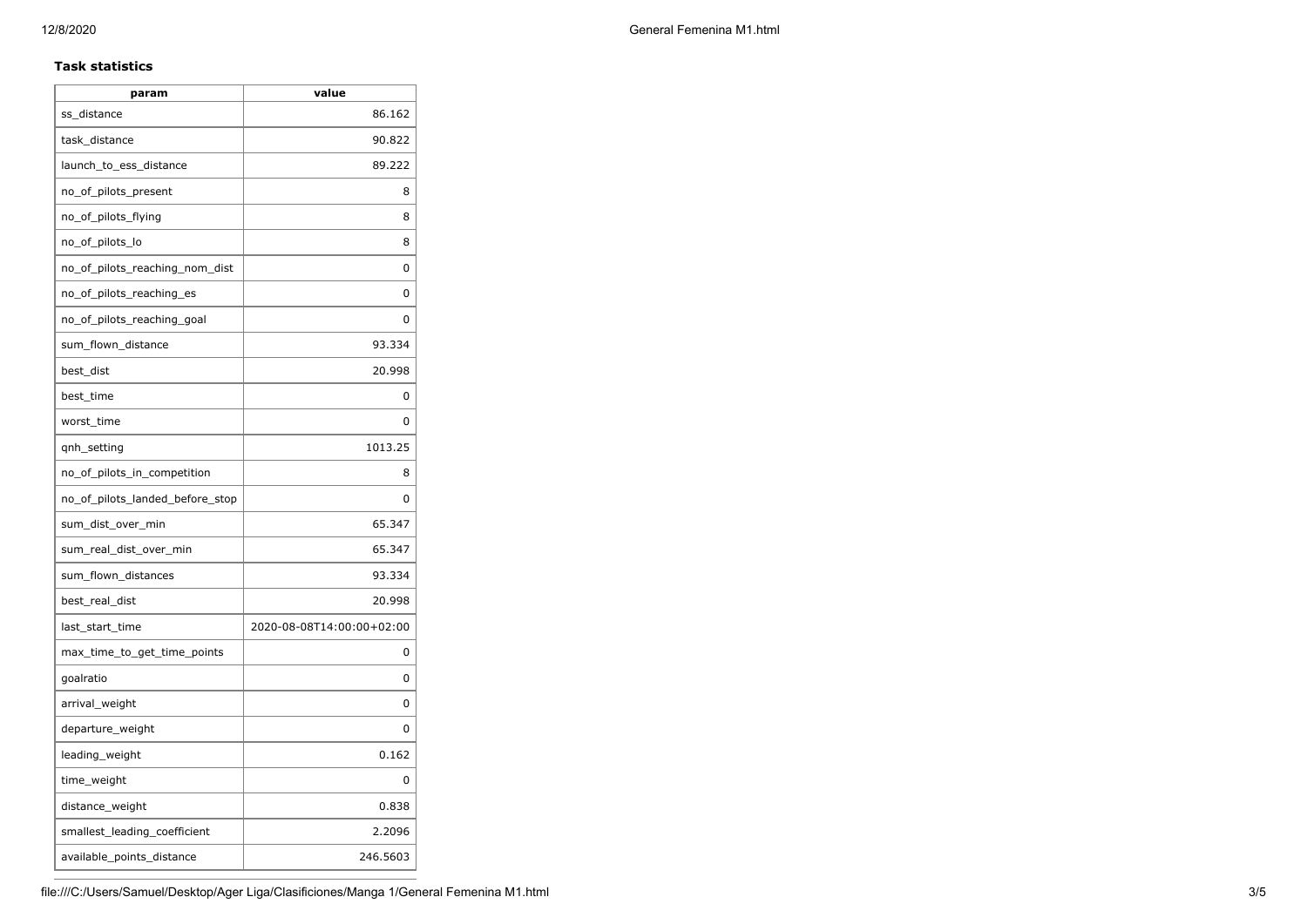| param                       | value   |
|-----------------------------|---------|
| available_points_time       | 0       |
| available_points_departure  | O       |
| available_points_leading    | 47.6644 |
| available_points_arrival    | O       |
| time_validity               | 0.7456  |
| launch_validity             | 1       |
| distance validity           | 0.3946  |
| stop_validity               | 1       |
| day_quality                 | 0.2942  |
| ftv_day_validity            | 0.2943  |
| time_points_stop_correction | n       |

## **Scoring formula settings**

| param                                        | value    |
|----------------------------------------------|----------|
| id                                           | GAP2020  |
| use_distance_points                          | 1        |
| use_time_points                              | 1        |
| use_departure_points                         | $\Omega$ |
| use_leading_points                           | 1        |
| use_arrival_position_points                  | $\Omega$ |
| use_arrival_time_points                      | $\Omega$ |
| time points if not in goal                   | $\Omega$ |
| jump_the_gun_factor                          | $\Omega$ |
| jump_the_gun_max                             | 0        |
| use_1000_points_for_max_day_quality          | $\Omega$ |
| normalize_1000_before_day_quality            | $\Omega$ |
| time_validity_based_on_pilot_with_speed_rank | 1        |
| bonus_gr                                     | 4        |
| no_pilots_in_goal_factor                     | 0.8      |
| task_stopped_factor                          | 0.7      |
| min dist                                     | 4        |
| nom_dist                                     | 40       |